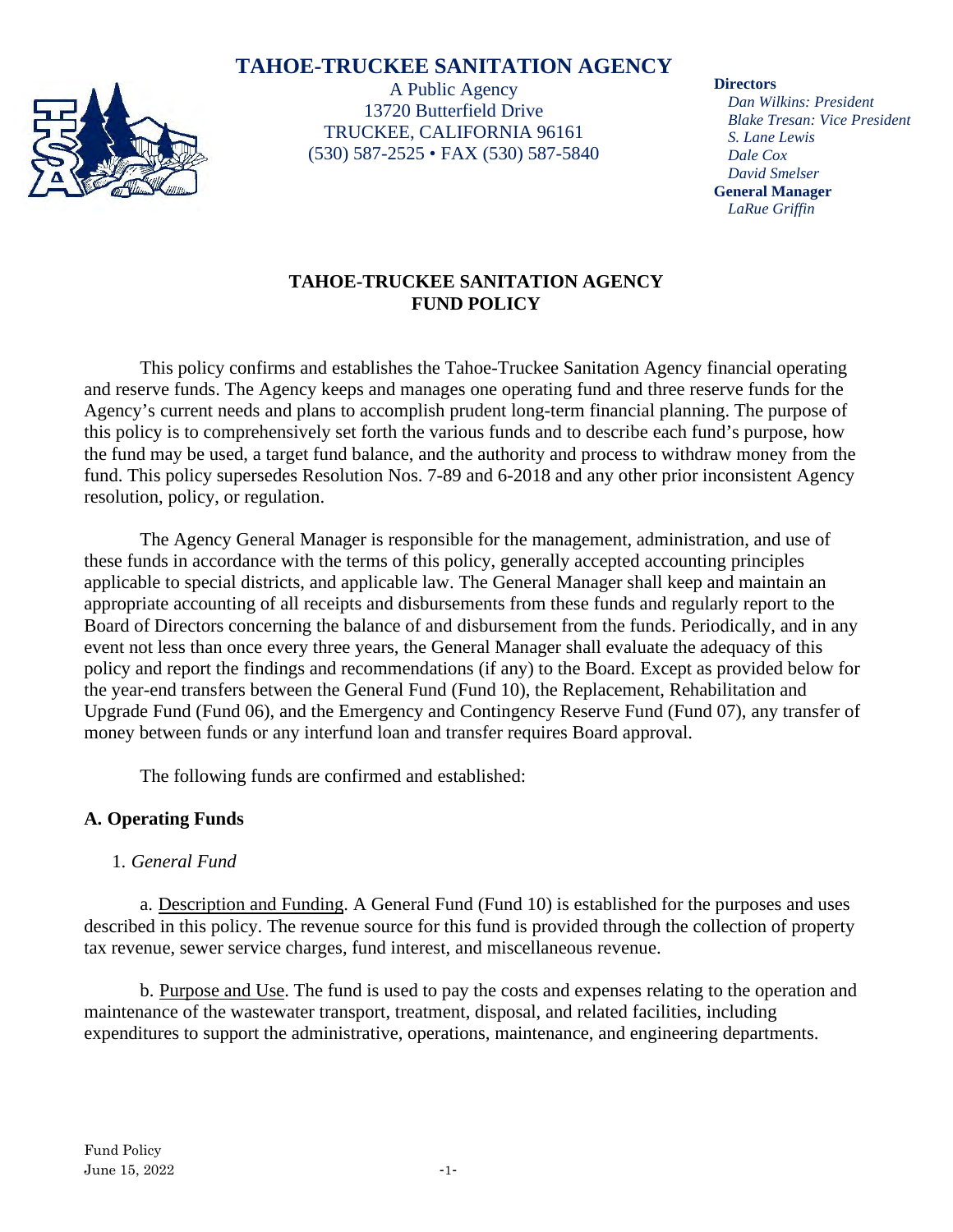c. Target Balance. The General Fund amount shall be fixed at the beginning of each fiscal year as part of the budget process. It ordinarily shall be in an amount equal to 60% of the annually budgeted expenses plus the annually budgeted payments towards the Unfunded Accrued Liability and debt financing. At the end of each fiscal year, surplus money in the General Fund exceeding this minimum target balance may be transferred to the Replacement, Rehabilitation and Upgrade Fund (Fund 06). At the end of each fiscal year, if the minimum target balance is not achieved, monies from the Replacement, Rehabilitation and Upgrade Fund (Fund 06) and/or the Emergency and Contingency Reserve Fund (Fund 07) may be transferred to the General Fund (Fund 10).

d. Withdrawal Authority. The Agency General Manager may withdraw and use monies from the General Fund for any authorized purpose to the extent authorized by and consistent with the Boardapproved budget for the year. Any withdrawal and use of money in the fund for any unbudgeted expense or for any expense beyond the General Manager spending authority (as established by Agency Ordinance No. 3-2015 or an amended or successor purchasing and public works contracting ordinance) requires Board approval.

### **B. Reserve Funds**

A well‐managed wastewater system should adhere to a prudent reserve policy to ensure the continuous financial and operational health and stability of the system. The Agency shall maintain the reserve funds as described below.

#### 1. *Wastewater Capital Reserve Fund*

a. Description and Funding. A Wastewater Capital Reserve Fund (Fund 02) is established for the purposes and uses described in this policy. The fund is funded from connection charge revenue and fund interest.

b. Purpose and Use. The purpose of the fund is to finance capital improvement and expansion facility projects that are necessary or appropriate to provide capacity to serve new development within the Agency's boundaries and to maintain a high level of sewer service for the benefit of such new development. The fund will be used for such capital improvement projects estimated to cost \$25,000 or greater. A capital improvement project costing less than \$25,000 generally will be funded from the General Fund (Fund 10). The Wastewater Capital Reserve Fund is a restricted fund; therefore, monies in the fund shall not be used for any other purpose or transferred to any other fund, unless approved by the Board.

c. Target Balance. The Wastewater Capital Reserve Fund balance shall be equal to the unexpended connection charge revenue balance. The Agency periodically will evaluate and adjust the connection charge amounts as appropriate for anticipated future development plans and expectations and capacity expansion requirements. The Wastewater Capital Reserve Fund shall have a minimum target balance equal to fifty percent (50%) of the projected five years (current, plus four) of the planned budget for the capital improvement projects.

d. Withdrawal Authority. The Agency General Manager may withdraw and use monies from the Wastewater Capital Reserve Fund for any authorized purpose to the extent of the General Manager spending authority as established by Agency Ordinance No. 3-2015 (or amended or successor purchasing and public works contracting ordinance). Any withdrawal and use of the fund beyond the General Manager spending authority requires Board approval.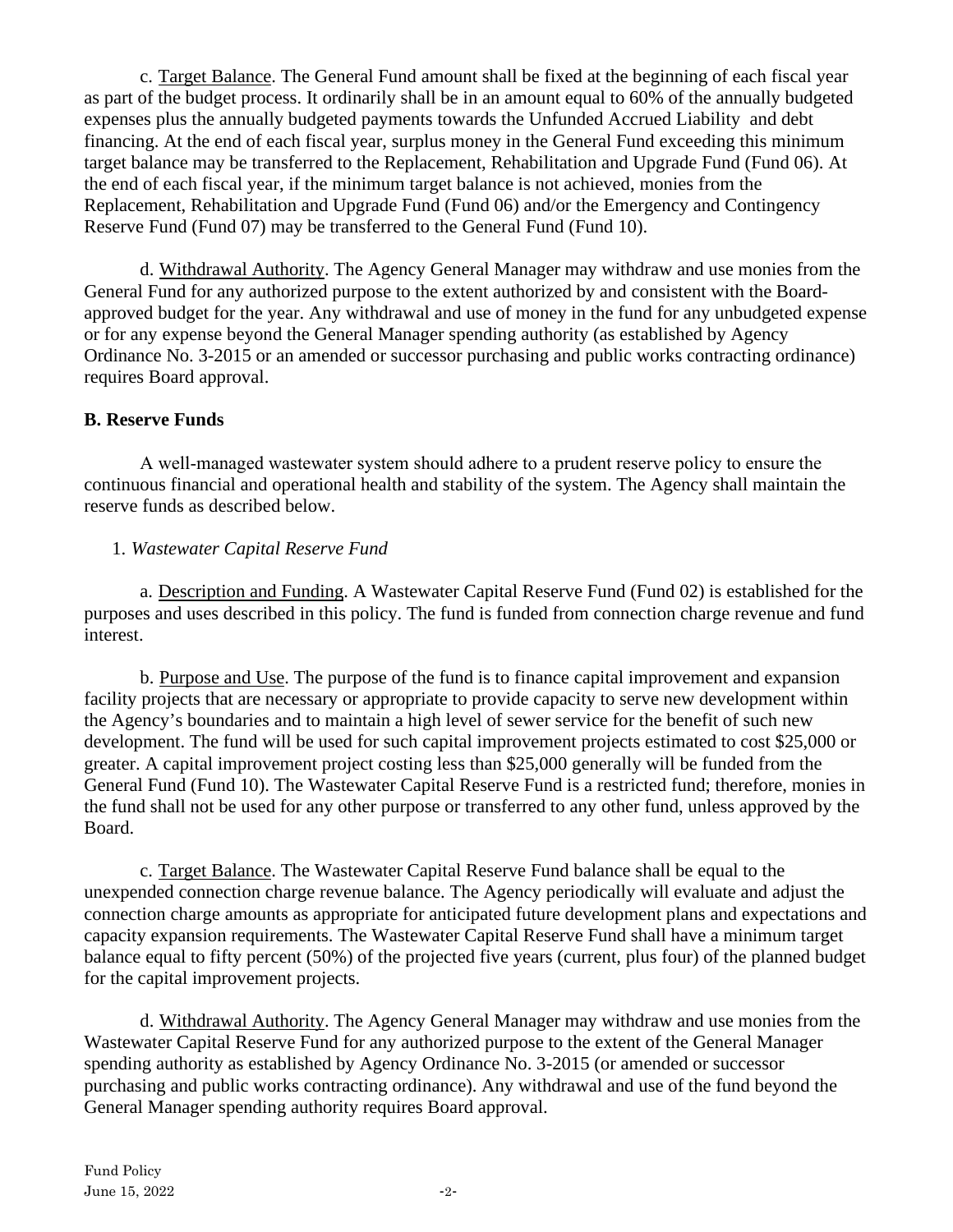### 2. *Replacement, Rehabilitation and Upgrade Fund*

a. Description and Funding. A Replacement, Rehabilitation and Upgrade Fund (Fund 06) is established for the purposes and uses described in this policy. The fund is funded from the transfer of surplus monies from the General Fund (Fund 10) described above.

b. Purpose and Use. The purpose of the fund is to finance capital improvement projects to replace, rehabilitate and upgrade the existing plant, facilities, equipment, and appurtenances. The fund will be used for such capital improvement projects estimated to cost \$25,000 or greater. A capital improvement project costing less than \$25,000 generally will be funded from the General Fund (Fund 10).

c. Target Balance. The Replacement, Rehabilitation and Upgrade Fund balance shall be equal to the unexpended revenue balance of transfers to and from the General Fund (Fund 10). The Agency periodically will evaluate and adjust the target balance as appropriate for anticipated future capital needs of the wastewater facilities. The Replacement, Rehabilitation and Upgrade Fund shall have a minimum target balance equal to fifty percent (50%) of the projected five years (current, plus four) of the planned budget for the capital improvement projects.

d. Withdrawal Authority. The Agency General Manager may transfer monies from the Replacement, Rehabilitation and Upgrade Fund to meet the General Fund (Fund 10) minimum target balance and to use for any authorized purpose to the extent of the General Manager spending authority as established by Agency Ordinance No. 3-2015 (or amended or successor purchasing and public works contracting ordinance). Any withdrawal and use of the fund beyond the General Manager spending authority requires Board approval.

### 3. *Emergency and Contingency Reserve Fund*

a. Description and Funding. An Emergency and Contingency Reserve Fund (Fund 07) is established for the purposes and uses described in this policy. The fund will be funded by available Agency funds and revenue. The Agency periodically may fund the Emergency and Contingency Reserve Fund through an appropriation in the Agency budget. The Agency will strive to replenish the fund as part of the budget in any fiscal year following any year in which money was withdrawn from the fund.

b. Purpose and Use. The Emergency and Contingency Reserve Fund is intended to manage Agency financial obligations, mitigate risks due to revenue shortfalls and unanticipated expenses, aid in long-term financial planning, and insulate ratepayers from large, abrupt increases in service charges. The fund is established for the following purposes and may be used for the following expenditures and needs: to fund costs and expenses arising out of or caused by an emergency or disaster; to fund unbudgeted and unanticipated capital improvements, repairs, and replacements; to pay unbudgeted and unanticipated operation, maintenance, management, or administrative expenses that are not covered by regular operating revenue; to pay uninsured losses; and, to cover other cash flow needs due to revenue delays or funding shortfalls.

c. Target Balance. The target fund balance is a minimum of \$4 million. The Agency Board will review this fund on an annual basis during the budget process, and based on a recommendation of the General Manager, will establish the fund amount for the fiscal year in an amount that is a minimum of the target balance, unless otherwise determined by the Board.